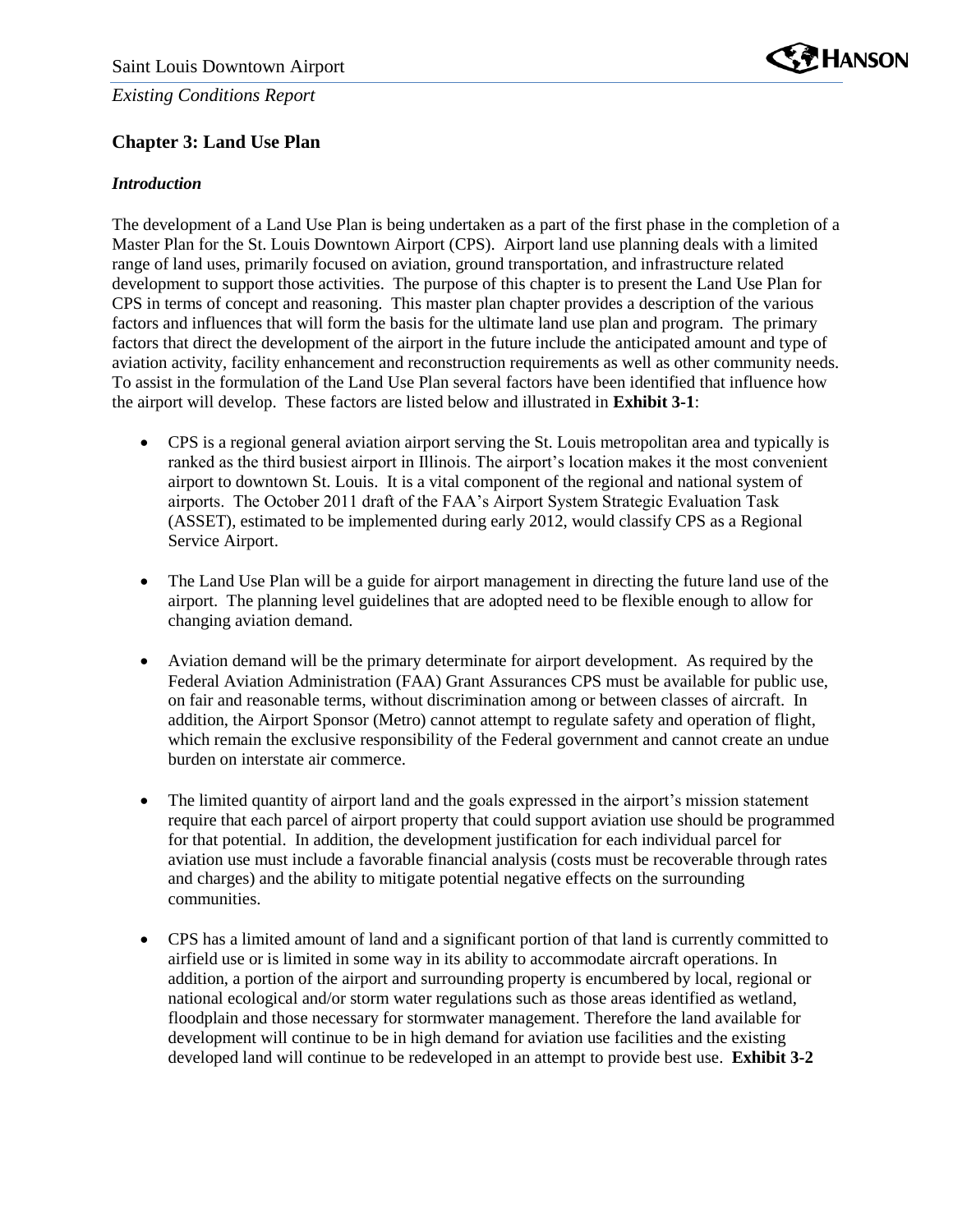

 Available land adjacent to CPS is limited by transportation corridors to the east and west, established residential areas to the south and an industrial park to the north. The practical east boundary of the airport is defined by Interstate 255. To the west the Missouri Pacific Railroad provides a barrier that precludes aviation use of the approximately 24 acres of airport property west of this four-track corridor. The south boundary of the airport is defined by Jerome Lane and numerous residential areas within the city of Cahokia. The Sauget Industrial Park dominates the northern boundary of the airport. This partially developed site possesses the only remaining undeveloped land adjacent to the airport. **Exhibit 3-2**

Consideration of the factors listed above indicates that a *balanced approach* to development and redevelopment of airport property is the appropriate basis for the future layout of facilities. A *balanced approach* best achieves the airport's mission by supporting the broadest mix of aviation uses, allowing flexibility in response to changing needs among the diverse general aviation markets present in the St. Louis metropolitan area, and efficiently utilizing constrained airport property. This approach will: include the physical and the fiscal limitations; be consistent with FAA requirements; contribute to the local economy; and, provide safe and efficient aviation support facilities. The resulting Land Use Plan is based on some specific assumptions that have influenced the development process.

#### *Assumption 1*

The first assumption is that the airport's primary mission is to meet the existing and ultimate aviation demand under all but the most extreme weather conditions. To do so the airfield will, at a minimum, maintain the existing three runway configuration and will continue to offer at least one precision instrument approach.

The capacity of the existing runway configuration, as defined by the *FAA's Annual Service Volume*, is sufficient to accommodate even the most aggressive aircraft operations forecasts. In addition, it is assumed that the current runway lengths are sufficient to meet the operational needs of the forecast aircraft fleet. Although no new runway infrastructure is anticipated the airport's taxiway system will continue to evolve in order to safely and efficiently move aircraft to and from the runways and all designated aviation support facilities. **Exhibit 3-3**

All land use decisions will be based on the placement of structures and establishment of height limitations to ensure that the airfield, at a minimum, maintains its current capacity and instrument approach capabilities. In addition CPS will, through its lease agreements, retain the ability to adjust height limits in accordance with FAA obstruction criteria.

#### *Assumption 2*

St. Louis Downtown Airport will continue to maintain a portion of its property to accommodate the floodplain management commitments identified in FAA's *Finding Of No Significant Impact* (FONSI) dated June 20, 2007 and recent permit conditions identified by the U.S. Army Corps of Engineers. In addition, any impacts to the existing wetlands will be first avoided but if unavoidable, minimized to all practicable extents. If however, there remain areas that include unavoidable/minimized impacts to wetlands, there are existing wetland mitigation credits based on permits obtained for improvements listed in the previously referenced FONSI. **Exhibit 3-4**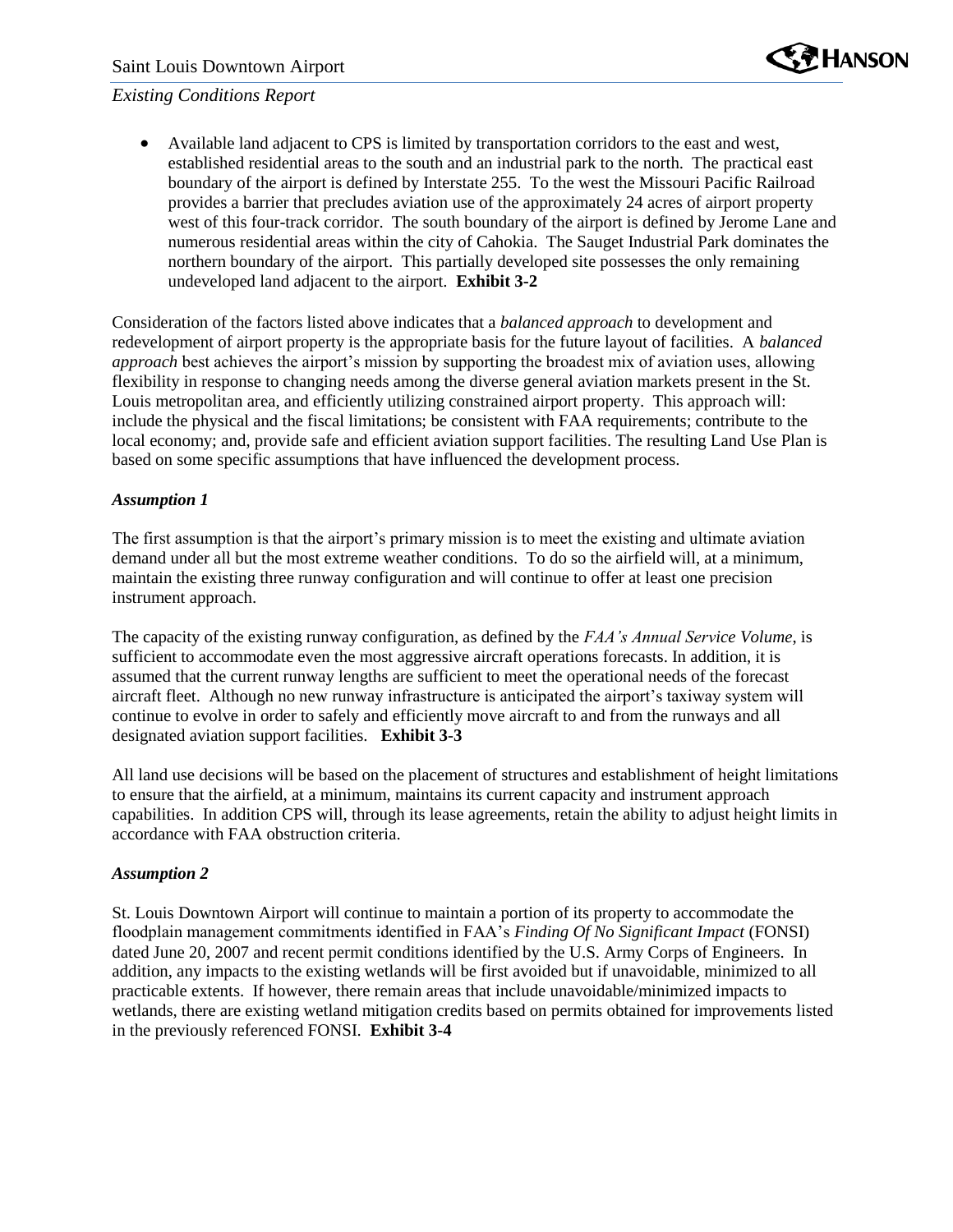

### *Assumption 3*

The relocation of the Ameren Utility Line **(**identified on **Exhibit 3-3)** would provide access to additional land along the northeast boundary of CPS. Support towers associated with this utility currently comprise the controlling object for Runway End 23 Approaches. In addition, the current alignment of the electrical line corridor precludes aircraft ground access to property to the north and is therefore defining the current northern boundary of the airport.

#### *Assumption 4*

The airport will be developed in a manner that complements and enhances on-airport and off-airport regional economic development activities. Development on airport property will proceed in a manner consistent with urban standards and infrastructure.

#### *Assumption 5*

The airport will strive to ensure that on-airport development will be complementary to, and compatible with, off-airport development and land uses. This will be integrated, to the extent possible, into the location of on-airport facilities and into the minimum standards of those facilities.

### **Landside Development Recommendations**

The Land Use Plan is a foundation for future growth and development of CPS property during the next 20 years and beyond. The purpose of the Land Use Plan is to ensure that rational and consistent development is achieved through designation of an appropriate mix and distribution of aviation support and, in a few cases, non-aviation commercial and industrial uses.

The objective of the Land Use Plan is to allocate development sites for various uses consistent with the overall mission of CPS, the demand forecast as well as runway safety standards and obstruction criteria. In addition, the Land Use Plan will consider compatibility with the surrounding community land uses.

As stated previously, aviation demand will be primary for determining the actual use of all the airport property. The airport will continue to support the diverse general aviation use categories that it does today. Such uses include: aircraft completion and maintenance, specialty cargo, executive corporate, business and recreational flying, flight training and rotary operations. The proposed development plan reflects the need to accommodate this mixed-use aviation demand and recognizes that future development should be sensitive to specific requirements of each group. Because of the airport's limited land resources a "balanced growth" development plan should be implemented that not only provides for additional facilities to meet aviation demand but that also allows for upgrade and relocation of existing facilities to areas that serve specific aviation needs. This element of the plan will identify and recommend locations where these various components of the aviation market can be accommodated.

#### *East Side Development*

This airport quadrant is defined by the parallel runways (30 Left and Right) and Goose Creek to the west, Sauget Industrial Park property to the north, Mousette and Carol Drives to the east and south. The property is dominated by the Runway Protection Zones associated with both runway ends, the navigation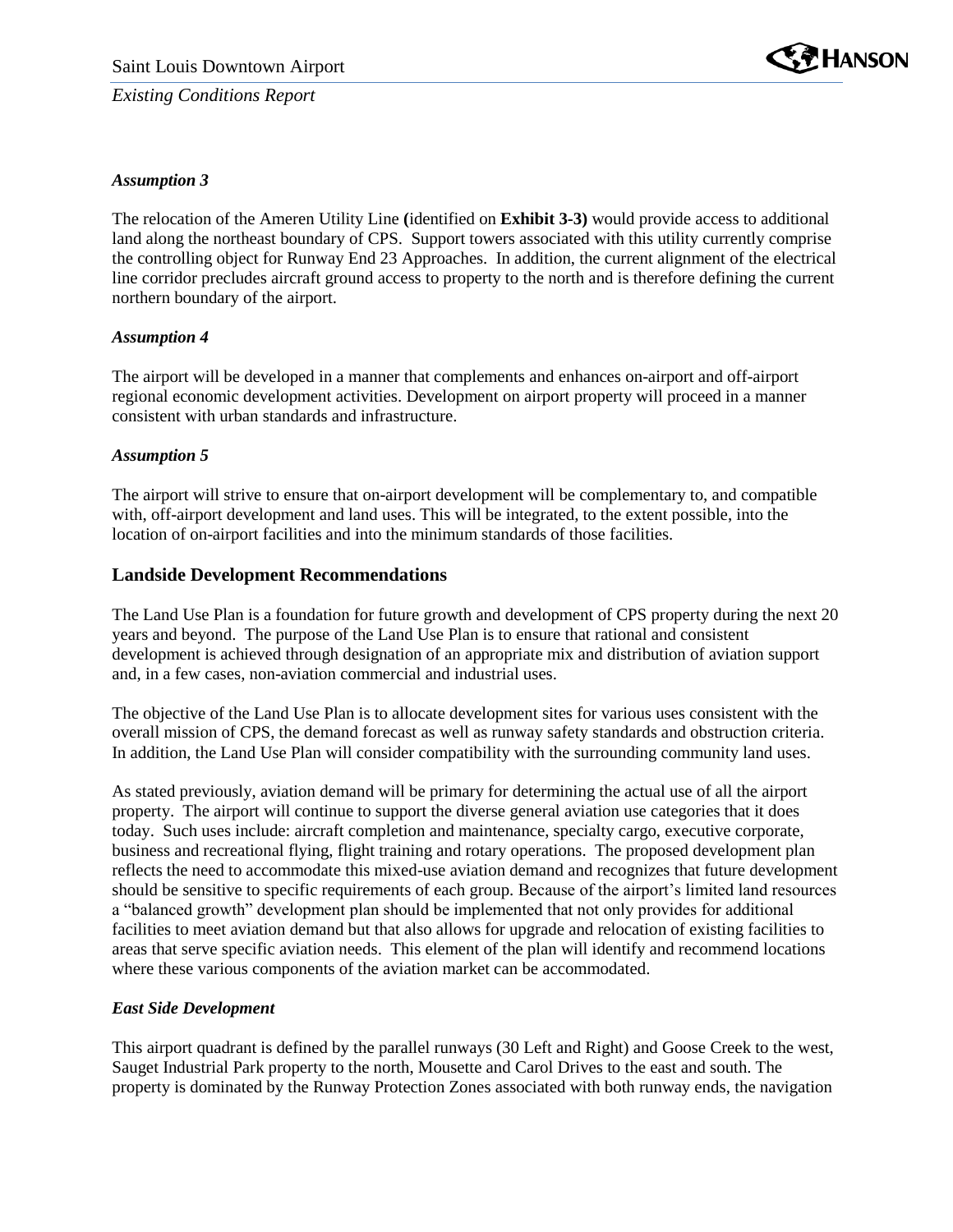

aids and height restrictions required for precision and non-precision approaches, floodplain sites recorded in permanent easement and by Interstate 255 which bisects the property.

Development of this property is limited by FAA land use compatibility restrictions within the Runway Protection Zone, by height limitations defined by the runway approaches and by existing and future permanent floodplain easements. Therefore, the preferred land use recommendation for the East Side is for continued use as the primary and secondary all-weather approaches to the parallel runways and for an expanded role in floodplain management that may be necessitated by development within other airport quadrants. **Exhibit 3-5**

#### *South Side Development*

The property making up the south side airport quadrant is defined by the Missouri Pacific Railroad tracks to the west, Runway 12R-30L to the north and I-255 to the east. The property's southern boundary is adjacent to established residential neighborhoods within the City of Cahokia. Aviation support facilities currently within this quadrant are limited to the existing and the abandoned Air Traffic Control Towers (ATCT) and the Glide Slope Critical Area for the Runway End 30L approach. The remainder of the property is used for agricultural production. **Exhibits 3-5 and 3-6.**

- *Southeast Development Area.* This approximately 38 acre area beginning east of St. Patrick Blvd and extending further east to the glide slope critical area is defined by the Building Restriction Line and the airport property line. At the present time development of this area is hindered by the lack of airfield infrastructure such as taxiway access, apron and supporting utilities. Ground access to the site is poor due to the need to traverse established residential neighborhoods to reach the airport property. However the area does offer parcels of land suitable for development of airfield support facilities that are in close proximity to the primary runway. The location and route of ground access and the relative isolation of this area from the established aviation support facilities in the west and north quadrants make it a poor location for a fixed base operator, or similar function, that relies on itinerant and local traffic for its business. The area is however suitable for development by a specialized aviation business operation catering to a specific element of general aviation. **Exhibit 3-5**
- *Agricultural.* At the present time a significant portion of the south quadrant is used for agricultural production. This activity provides revenue for the airport and on a seasonal basis the crops provide a buffer between the airfield and the adjoining residential properties. It is recommended that the agricultural production continue until the property is needed for aviation support facilities.
- *Federal Aviation Administration (FAA)*. The FAA will continue to utilize the existing ATCT facility located in the western end of this quadrant. Constructed in 2008, this facility will serve the airport throughout the planning period. The Glide Slope Critical Area, approximately 19.7 acres, will also remain. Future uses for the abandoned ATCT facility are currently being discussed. **Exhibit 3-6**
- *Southwest Development Area.* The infrastructure currently in the southwest development area, defined as the area both east and west of the Runway 5 centerline, is currently limited to serving small general aviation aircraft. The taxiway separation will serve only aircraft in the Design Group I category. It is recommended that development for aviation purposes within this quadrant be limited to serve small general aviation users. Small general aviation aircraft are typically accommodated in T-hangars or small box hangars with less than 20 foot door heights. In addition,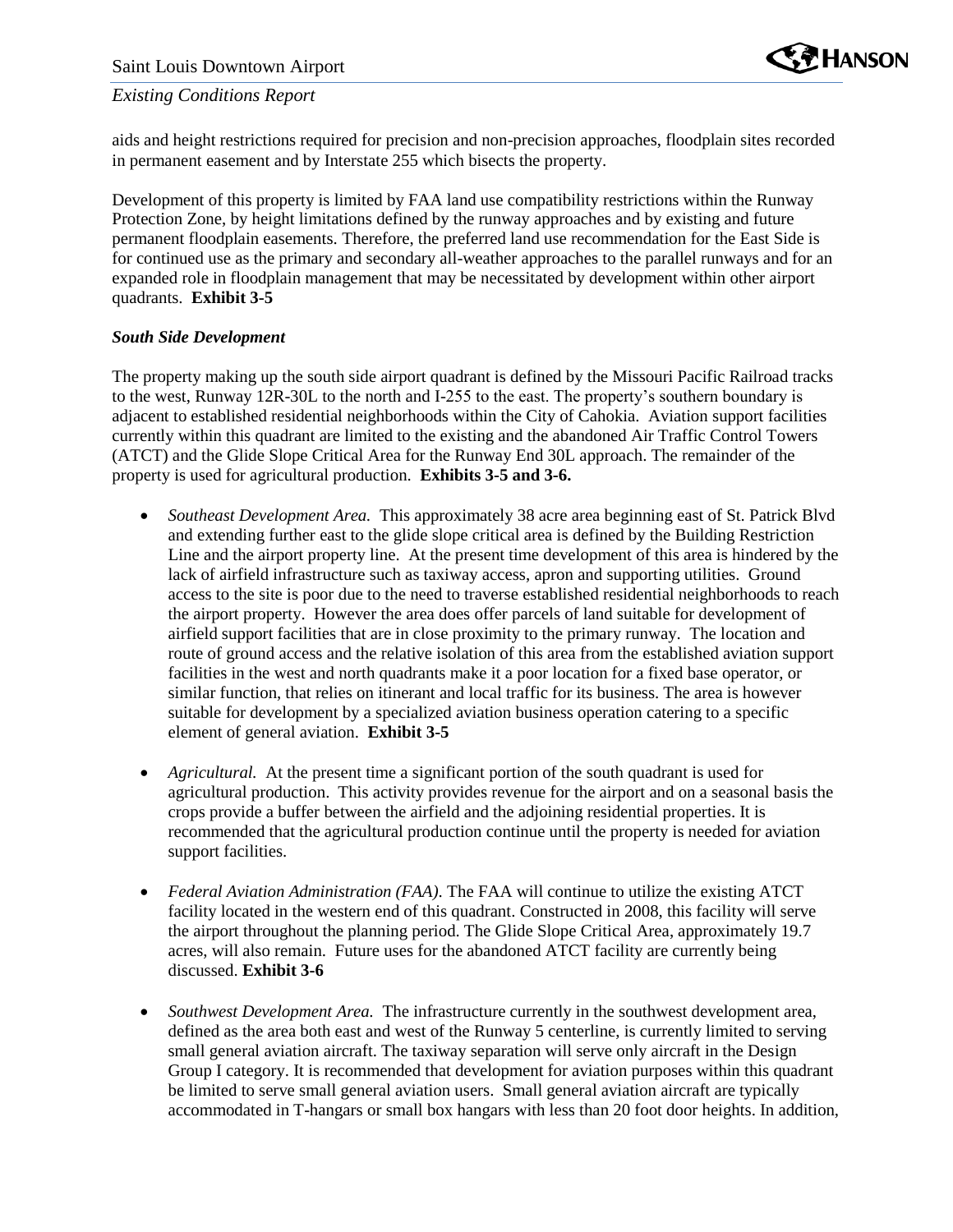taxiway and apron standards are less imposing due to size and weight of the aircraft. This user category is also compatible with the residential neighborhoods contiguous to the property. A decision to provide facilities that could accommodate service to aircraft larger than Design Group I would require relocation of the parallel taxiway to a centerline separation of not less than 240 feet.

 *Large General Aviation/Corporate Aviation.* This category of general aviation serves corporate aviation functions that require large medium-height buildings and additional investment in apron and taxiway infrastructure to accommodate the heavier aircraft weights. As stated previously, the western portion of the south development area is not suitable for serving large corporate tenants due to the ground movement constraints associated with the Runway 12R-30L localizer, the location of the Runway 12R threshold and the ground access to that quadrant of the airport. Further basis for this recommendation is the anticipation that the current congestion in the west side development area will be relieved with the implementation of other recommendations for large aircraft in this Land Use Plan.

#### *West Side – Aviation Development*

The description of the Land Use Plan for the airport's west side is separated into two distinct and independent parts. The first area to be considered is that portion of the property that has access to the airfield. This area is defined to the west by the Missouri Pacific Railroad Tracks, to the north by Curtis Steinberg Road and the airport property line, east by the airfield surfaces associated with Runway 5-23 and to the south by the Runway 12R-30L RPZ. This property is occupied by a mixture of hangars constructed over seven decades to meet a current demand and located by necessity rather than by the implementation of an overall layout plan. Due to the proximity to Runway 5-23 as well as the existing and anticipated demand for all types of general aviation services the Land Use Plan is based on maximizing the aviation use and on improving ground movement efficiency on the west side of the airport. **Exhibit 3-7**

The east side of this development area is limited by numerous airfield surfaces associated with Runway 5- 23. At the present time the location of the Runway 23 threshold is limited by the location and elevation of the Ameren overhead electrical utility line. The ultimate length of this 2,799 foot runway is limited by Jerome Lane to the south and development along Sauget Industrial Parkway to the north. These physical barriers limit the ultimate length to 3,200 feet. With this ultimate length and the facility infrastructure in place on the west side, Runway 5-23 will continue to serve only the small general aviation aircraft within Approach Categories A and B. Exhibit 3-7 illustrates the relocation of both thresholds, without adding runway length. The relocation of the Runway 5 threshold would be to remove the Runway Protection Zone from the south side of Jerome Lane. The illustrated runway remains 2,800 feet in length.

 *Small General Aviation.* The west development serves primarily *small general aviation* activity covering a wide range of services including a full service FBO, aircraft maintenance specialists, private corporate and recreational operators, specialty cargo carriers, helicopter operators, a university flight training facility, and the Greater St. Louis Air and Space Museum. With the current facilities and congestion this area cannot meet the demand defined by the primary tenants during stakeholder coordination. Small pockets of land do exist that will allow for infill development of additional small box hangars and extensions of T-hangars. The existing building layout and interior taxilane clearances will not accommodate construction of additional large box hangars (more than 6,500 square feet).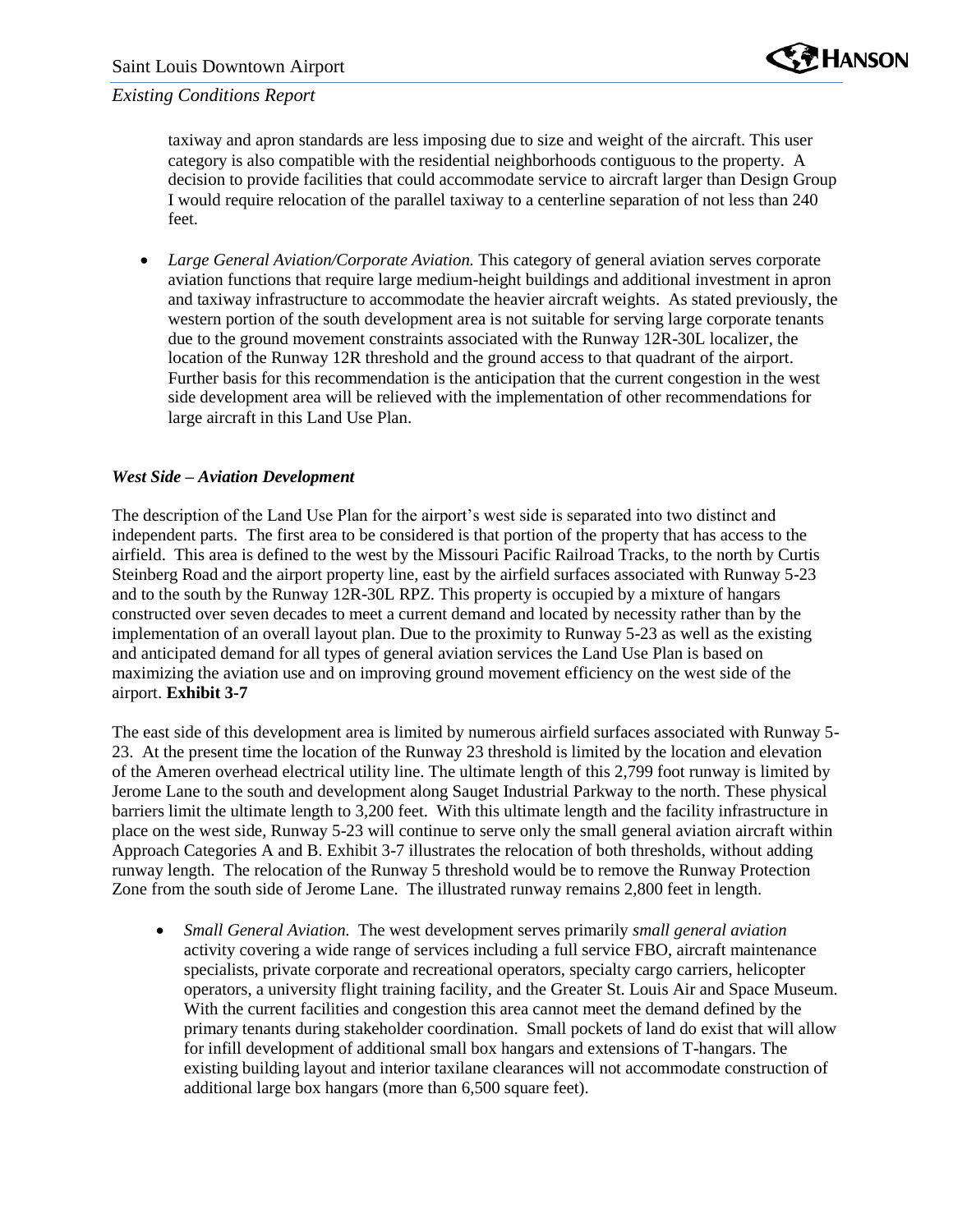

- *Large General Aviation/Corporate Aviation.* The limited space available in the west side development area will not accommodate facilities required to serve the larger corporate general aviation user. Although large aircraft within Design Group II and higher can access this area a few of these aircraft would quickly fill the available space.
- *Helicopter Support Facilities*. The vacant property south of Curtiss Steinberg Road and east of Vector Drive is available for development and could accommodate rotor or fixed wing aircraft. Access to this site by fixed wing aircraft is limited by the Runway End 23 RPZ and would require establishment of a taxilane through an existing leasehold apron. Best use for this approximately 90,000 square foot site would be for a helicopter operator or for facility expansion by the adjoining tenant. An example of a compatible facility is shown on **Exhibit 3- 7**
- *Consolidated Fuel Storage Facility.* If the airport desires to engage in fuel storage and distribution to airport tenants (approved aircraft fuelers) the west side development would accommodate a facility of this type. An example of a facility with capacity to store up to 210,000 gallons of fuel is illustrated in.

#### *West Side Non–Aviation Development*

This approximately 54-acre property is bordered by Curtiss Steinberg Road to the north, the Missouri Railroad to the east and Godin Avenue to the south. The western boundary of this property is generally defined by Upper Cahokia Road although the airport does own a small parcel west of this road. The property is not accessible by aircraft and is therefore not available for development of aviation support facilities. A small portion of this property is within the RPZ for Runway End 12R and is therefore restricted by those standards. **Exhibit 3-7**

- *Wetland Protection.* Approximately 8 acres is designated wetland and therefore not available for development. Due to current FAA requirements for management of open bodies of water near runways it is not feasible to designate additional acres to wetland mitigation.
- *Agricultural Production.* Approximately 28 acres of this property is in active annual agricultural production providing a positive revenue flow to the airport. This crop production provides a buffer to the residential areas west of the airport on a seasonal basis.
- *Solar Farm.* A number of airports have developed, or are exploring the option of developing, solar farms for generation of electrical power to meet the day-to-day energy requirements of the facility and, in some cases, to be able to sell back surplus electrical power to the supplier. The west side development area is an ideal location for such a facility. An existing FAA program, the Voluntary Airport Low Emissions Program (VALE) is intended to reduce airport ground emissions and to encourage energy conservation. A number of airports are currently developing solar farms using money from this program. At this time however the legislation limits participation to commercial service airports (airports with scheduled airline service) and is therefore not currently available to CPS. It is recommended that Metro monitor this program and to seek eligibility. Additional information on solar farms at airports and the VALE program is presented in **Appendix C**.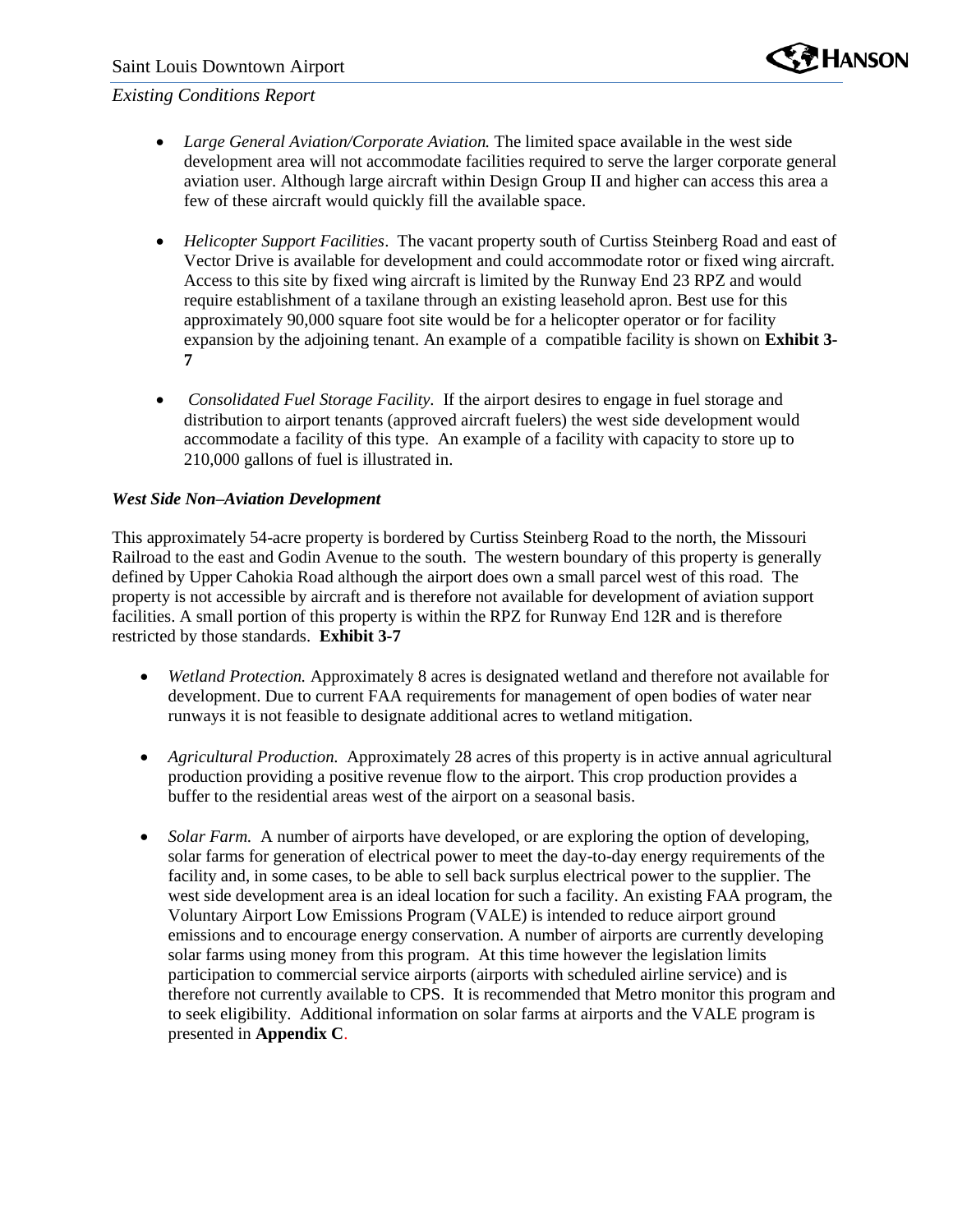

### *North Side Development*

The area referred to in this report as the north side development area is bordered on the west and south by the Runway 5-23 and the Runway 12L-30R approach/safety surfaces respectively and on the east by Goose Creek. This property is primarily occupied by General Dynamics, the airport administration and Aircraft Rescue and Fire Fighting (ARFF) facility and a maintenance building for airport equipment. **Exhibit 3-8**

- *Industrial Aviation.* It is anticipated that General Dynamics will continue to utilize the majority of its extensive north side leasehold for industrial aviation and executive corporate aviation support facilities serving both large and small general aviation aircraft. It is further anticipated, for long-term planning purposes, that this facility will 'infill' to the western and northern limits of the existing *north development* area and airport property line.
- *North Side Undeveloped Property.* East of the General Dynamics lease hold is an area of airport property currently undeveloped. This approximately 30 acre site, defined by the airport boundary to the north and Goose Creek to the east provides easy access to the parallel runways but currently offers no land side access. Ground access is limited by the airport stormwater drainage system and currently leased properties. This remaining site is insufficient to accommodate the long term planning needs of the airport.
- *Ameren Utility Line.* Historically aviation support development to the north, and therefore the north property line, has been defined by the presence of a utility corridor owned and operated by Ameren. Two of the support towers for this electrical transmission line currently define the controlling elevation surfaces associated with the Runway End 23 approach. Recent discussions with Ameren engineering staff indicate that the utility company would cooperate in the relocation of a portion of this line to accommodate airport development to the north. The relocation of up to nine of the support towers associated with this power line would allow aircraft access to currently undeveloped land along the airport's northern boundary and would allow the airport to accommodate anticipated demand.
	- Large General Aviation/Corporate Aviation. Preferred use areas to serve large corporate aviation functions typically include considerations for entrance roads and auto parking, terminal/office building, fueling facilities and aircraft hangars and parking aprons. At the present time the airport does not have sufficient land resources that meet airfield and ground access requirements to meet the long-term planning requirements for large general aviation users. These needs can best be accommodated by acquisition and development of land north of the existing airport boundary. Acquisition and development of this property would provide the airport the opportunity to offer corporate tenants the space and ground access to needed to develop these facilities. In addition, traversing this property with an access road would provide vehicle access to the remainder of the airport's north side property previously described.